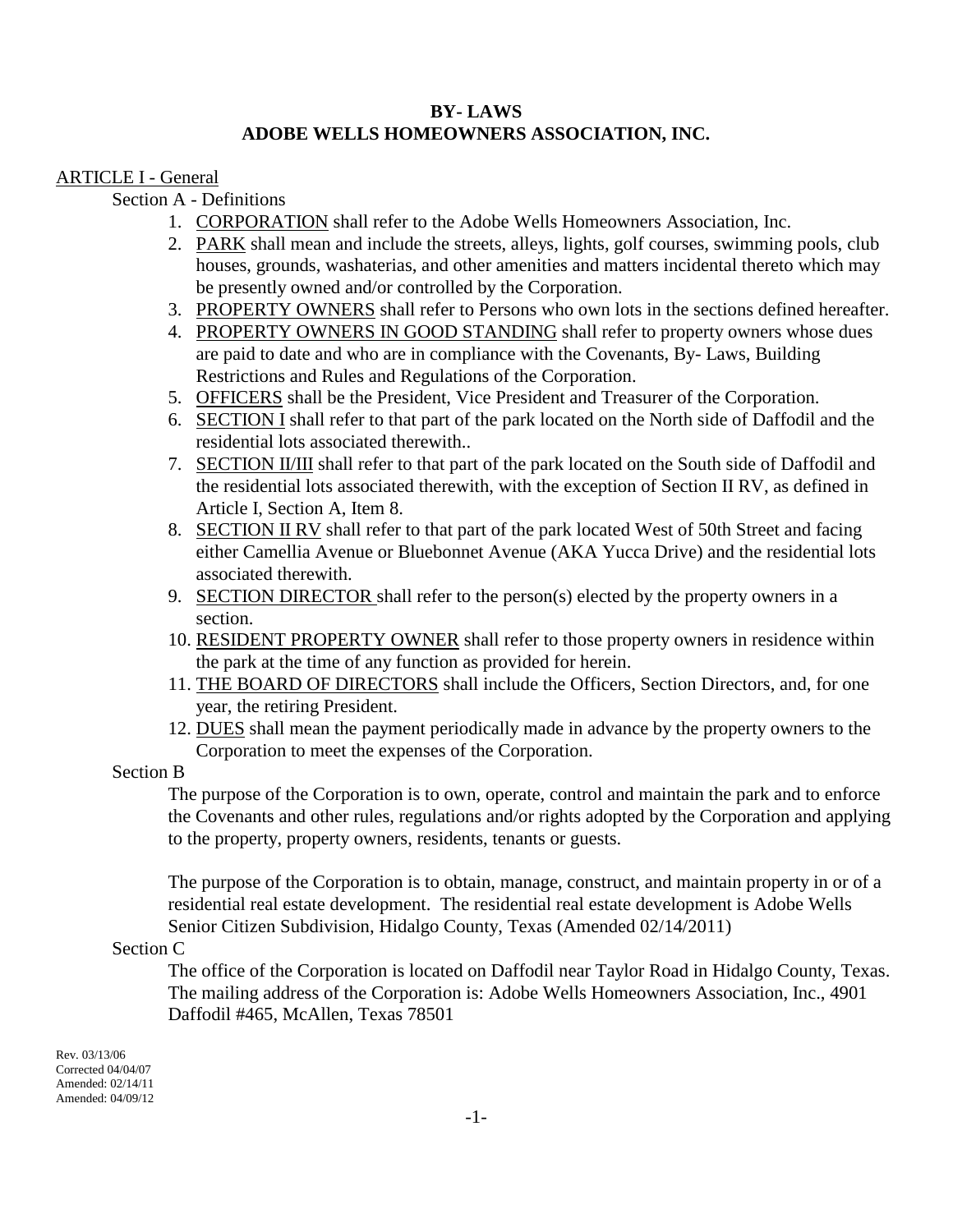## Section D

The fiscal year of the Corporation shall begin January 1 and end December 31 Section E

The governing body of the Corporation shall be the Board of Directors.

## Section F

The term of office for the Officers and Section Directors shall begin February 1 and end January 31 or until their respective successors are duly elected or Selected.

## Section G

The Covenants heretofore adopted by the Corporation are included herein by reference.

# Section H

All property owners, renters, guests, tenants, spouses and residents shall adhere to and abide by the said Covenants, By-Laws, and all rules and regulations adopted by the Corporation.

# ARTICLE II - Meetings and Voting

Section A

The annual meeting of the property owners shall be held at 10:00 AM on the third Monday in January in Wertz Hall. The purposes of this meeting shall be to adopt a budget for the ensuing year, approve annual reports, and to transact any other business.

Section B

Otherwise, monthly meetings of the property owners shall be held at 10:00 AM on the third Monday of each month, November through April. Should this day fall on a holiday, the Board will designate the day of the meeting at least 10 days in advance of the meeting date. **Amended: April 9, 2012**

# Section C

Regular meetings of the Board of Directors shall be held at 9:00 AM on the first Monday of each month, November through April.

# Section D

- 1. Special meetings of the property owners residing in the park may be called November through April by the President, by a majority of the Board of Directors, or upon written request of 33% of the property owners in residence. The subject of the meeting must be stated in the notice of the meeting and no other business may be considered.
- 2. Special meetings of the Board of Directors may be called by the President or upon written request by a majority of the Board members.

Section E

- 1. Notices of meetings of property owners or of the Board of Directors shall be given by posting written notices on the official bulletin boards at least five (5) days prior to the meeting.
- 2. Emergency meetings may be held with less than five (5) days notice provided a disposition of the subject to be considered cannot be reasonably delayed until a regular or special meeting is held.

Section F

- 1. A quorum shall consist of at least 100 property owners in good standing present at any meeting to conduct business.
- 2. A majority of the Board of Directors shall be required for the transaction of business at a Board meeting.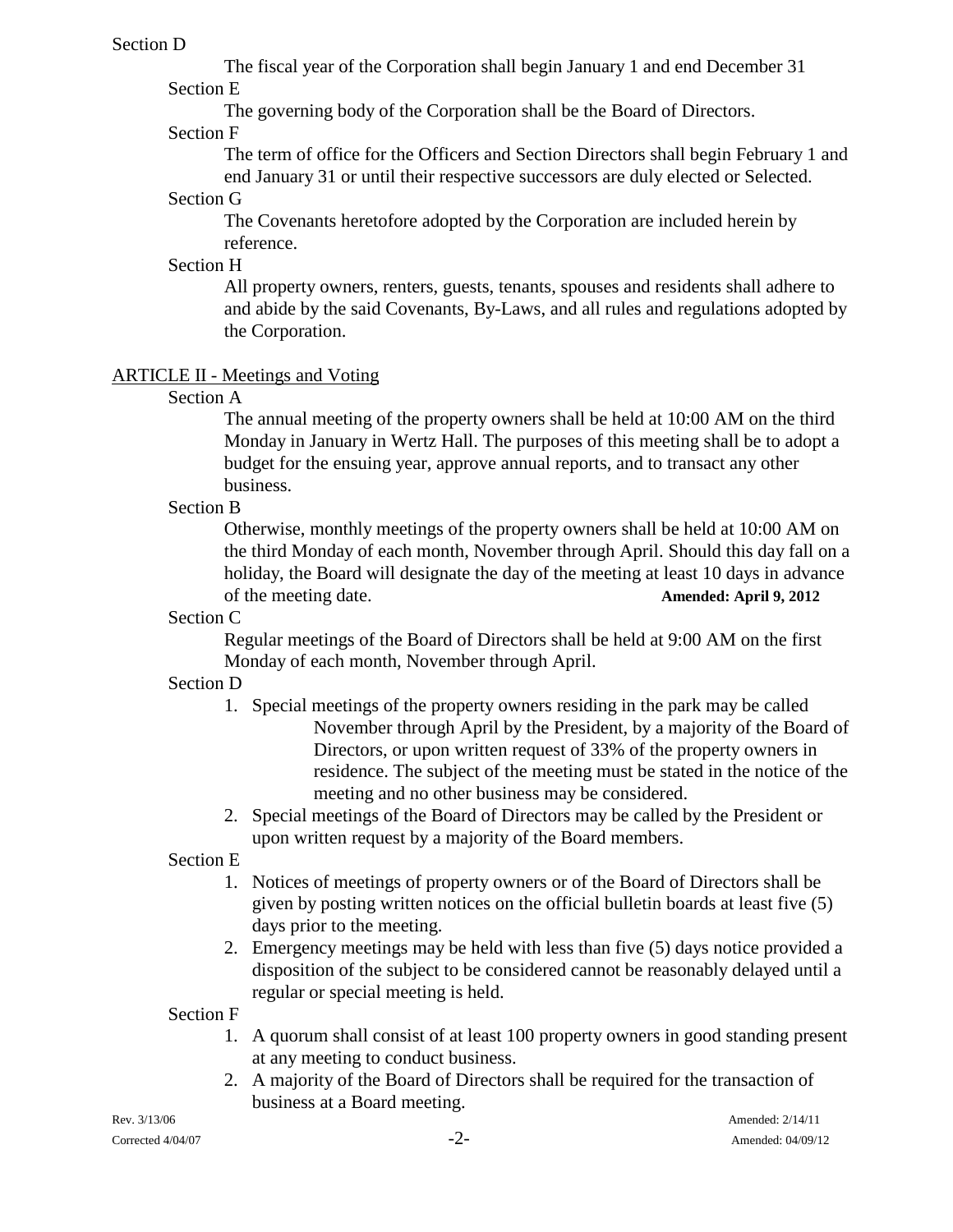Section G

- 1. Each property owner is entitled to one (1) vote, with a maximum of two (2) owners allowed to vote per lot that qualifies for full dues.
- 2. The President, Vice President and Treasurer shall be elected at large by the property owners. The Secretary shall be appointed by the President with approval of the Board of Directors.
- 3. Section Directors shall be elected by the property owners in the Sections in which they reside.
- 4. The election of the Officers and Section Directors shall be held in Wertz Hall from 9:00 AM to 2:00 PM on the Monday preceding the Annual Meeting and voting shall be by secret or absentee ballot.
- 5. No more than one member of a household may hold the following offices: President, Vice President, Treasurer or Secretary.
- 6. The President, Vice President and Treasurer shall each be elected by a majority of total votes cast, to serve for one year.
- 7. In Section I and Section II RV one (1) Director shall be elected each year for a two (2) year term, thus providing representation by two (2) Directors for each Section.
- 8. In Section II/III, two (2) Directors shall be elected each year for a two (2) year term, thus providing representation by four (4) Directors.
- 9. To be eligible for nomination as an Officer or Section Director, the nominee must be a property owner in good standing and a resident in the Section which he/she will represent.
- 10. If no nominee for the office of President, Vice President or Treasurer receives a majority of the votes cast, a run-off election shall be held within ten (10) days between the two (2) candidates receiving the highest number of votes. Notice of such election shall be posted on the bulletin boards at least five (5) days before such election.

The candidate in Section I and the candidate in Section II RV receiving the highest number of votes shall become the Director. The two (2) candidates in Section II/III receiving the highest number of votes shall become the directors. In the event of a tie, a run-off election shall be held within ten (10) days. Notice of such election shall be posted on the bulletin boards at least five (5) days before such election.

- 11. Any Officer may be recalled on a petition filed with the Secretary and signed by a majority of the property owners in good standing. A Section Director may be recalled on a petition filed with the Secretary and signed by a majority of the property owners in the Section represented by such Section Director.
- 12. No written ballot may be disqualified by persons designated to tabulate an election or other voting results unless said ballot is either mutilated or marked so that the voter's intent is unknown.
- 13. The Board shall appoint tellers, as necessary, who are resident property owners, to oversee the entire voting process, including prior planning as well as the counting of ballots, at the annual election of Officers and Section Directors, and at any properly called Homeowners Meeting during which a ballot vote is taken. **Amended: December 16, 2013**

Corrected  $4/04/07$  -3-Amended: 2/14/11 Amended: 4/09/12 Amended: 12/16/2013

Rev. 3/13/06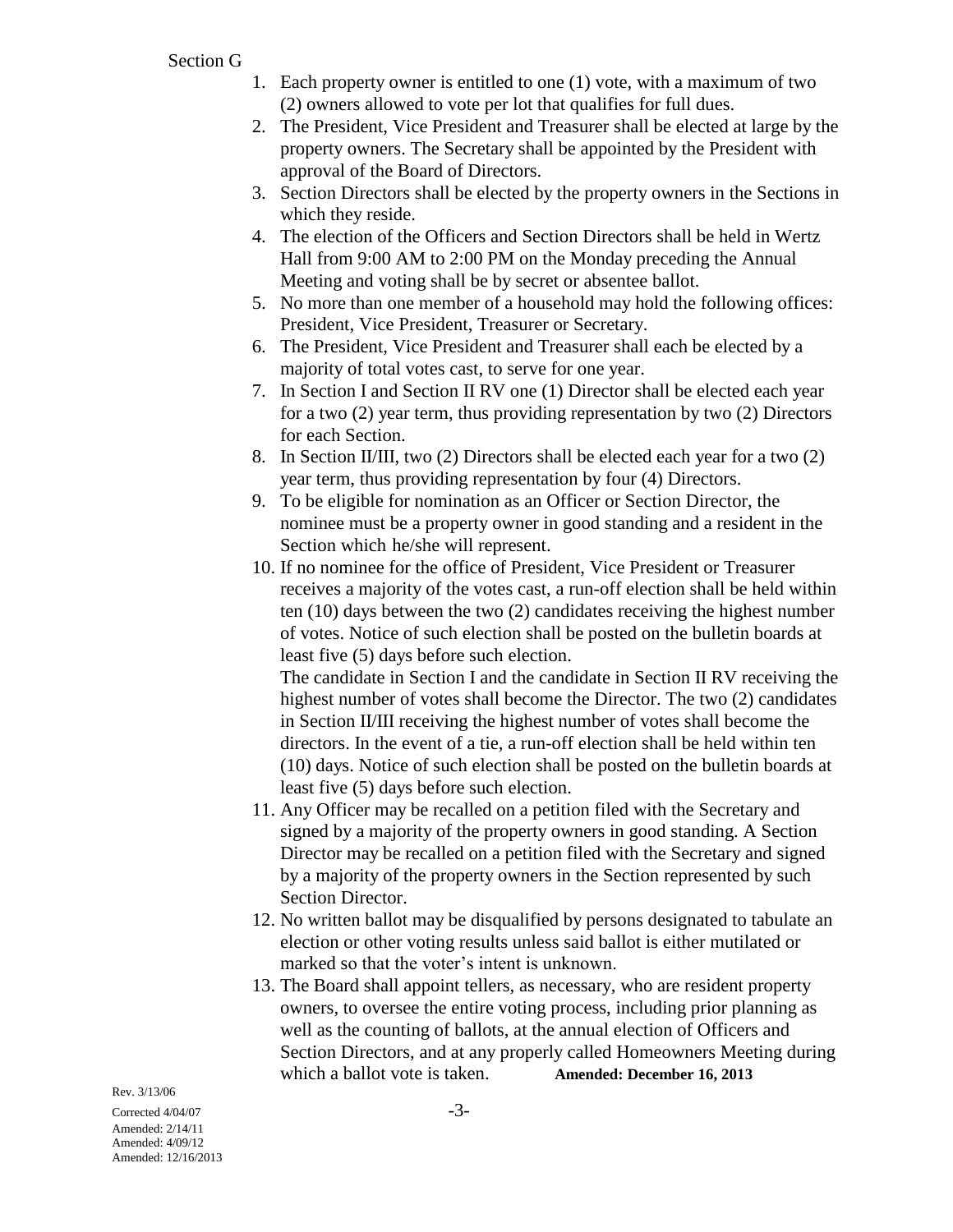## Section H

If the office of President, Vice-President or Treasurer is vacated by recall or other event such vacancy shall be filled as follows:

President - the Vice President shall assume the duties of President.

 Vice President - a successor shall be appointed from the Board of Directors by the Board of Directors

 Treasurer - the duties of the Treasurer shall be assumed by a person selected by the Board of Directors.

If between November 1 and April 30 a recall or other event results in a vacancy of a Section Director, the property owners in good standing in residence in the affected section shall meet within ten (10) days after such a vacancy occurs, to elect by a plurality vote a resident property owner in good standing to serve out the term created by the vacancy. Notice of such election shall be posted on the bulletin boards at least five (5) days before such election.

#### ARTICLE III - Term of Office

Officers shall each serve for a one-year term and may not succeed themselves for more than one (1) additional term. Section Directors shall each serve for a two (2) year term and may not succeed themselves.

#### ARTICLE IV - Compensation

## Section A

No resident of Adobe Wells shall be a paid employee or receive any remuneration of any kind from the Adobe Wells Homeowners Association.

#### Section B

The Corporation shall not purchase any property from a property owner except as provided for in said Covenants.

#### ARTICLE V - Contracts

The Board of Directors shall be the sole authority for obligating the Corporation.

## ARTICLE VI - Duties of Officers

## Section A

The duties of the Officers shall be according to the current edition of Robert's Rules of Order, unless specifically stated otherwise within.

#### Section B

Officers and Section Directors are expected to attend all Board meetings and shall be entitled to one vote on any matter coming before the Board. The retiring President shall be an ex-officio member of the Board without a vote.

#### Section C

In the event a Director ceases to be a resident property owner of the Section from which he or she was elected, the respective office shall immediately become vacant.

Rev. 3/13/06 Corrected 04/04/07 Amended: 2/14/11 Amended: 4/09/12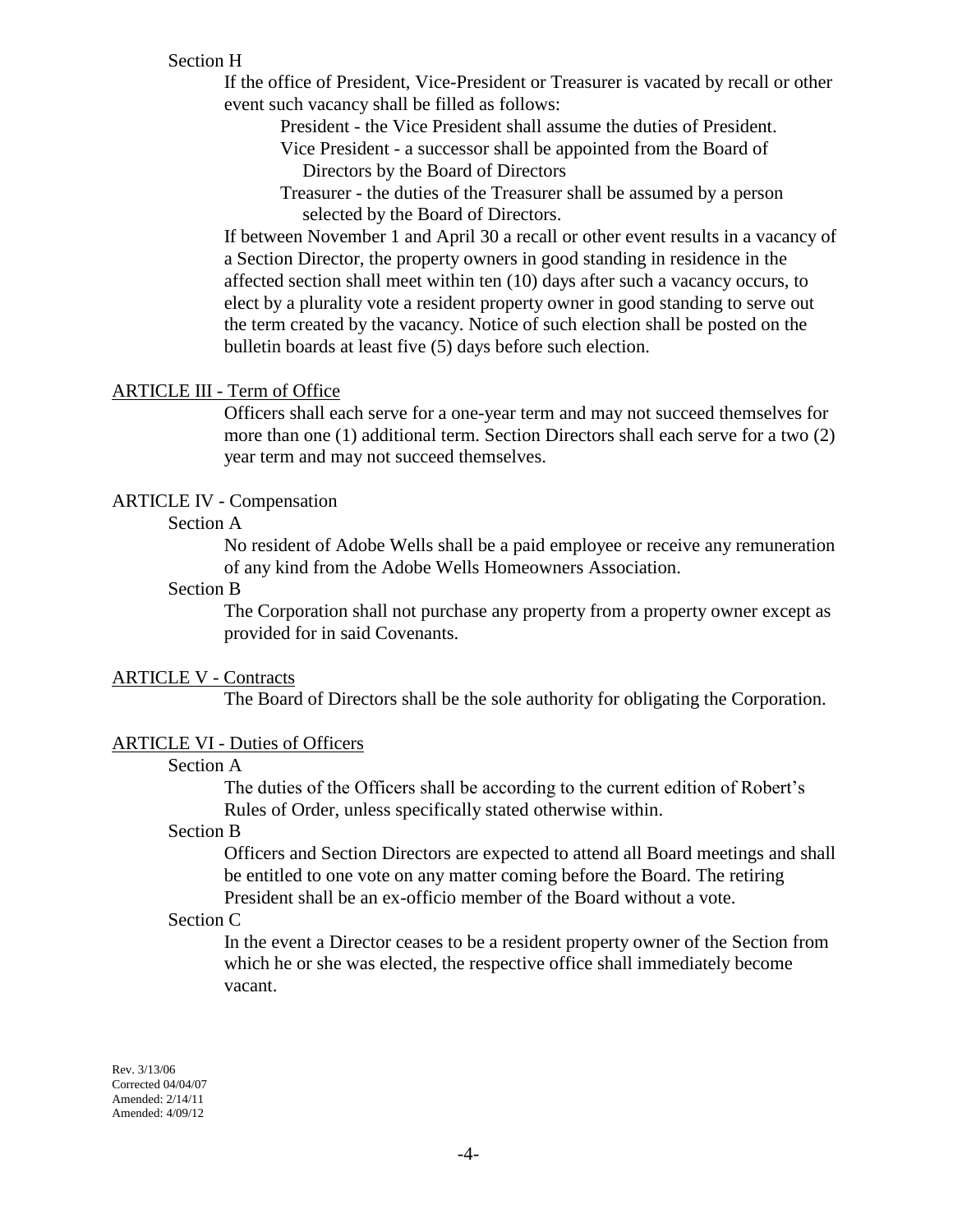# ARTICLE VII - Committees

# Section A

The Board may appoint any committee it deems necessary for the operation of the Corporation.

Section B

- 1. The Nominating Committee shall consist of five (5) members: one from Section I, one from Section II RV, two from Section II/III and one at-large. Said members shall be resident property owners in good standing and shall be appointed by the Board at least thirty (30) days prior to the December meeting. The Nominating Committee may nominate two (2) or more persons for the offices of President, Vice President and Treasurer, three (3) or more persons for each Section Director representing Sections I and II RV, and four (4) or more persons for Section Director representing Section II/III.
- 2. The nominations for Officers and Section Directors shall be made at the December meeting and posted immediately after such meeting.

Section C

The President, with the approval of the Board of Directors shall:

- 1. Appoint committees as may be necessary to conduct activities.
- 2. Maintain separate accounting of activity funds.
- 3. Initiate specific functions designed to produce funds for activities.
- 4. Provide funds as available for activities, equipment and maintenance thereof, and material related to recreation.
- 5. Refer any expenditure in excess of \$800.00 from Activity Funds to a regular or special meeting of the property owners for approval.
- 6. Require the Treasurer to report all receipts and expenditures of activity funds at regular meeting of the property owners, and submit a composite report of activity funds at the Annual Meeting of the property owners.

# ARTICLE VIII - Corporate Property - Finance

# Section A

- 1. Corporate property, wherever located, shall be under the control of the Board of Directors.
- 2. Corporate facilities and amenities are intended for use of Park residents. If not otherwise scheduled for use, such facilities may be used for private parties if 75% of persons in attendance are residents of the park.

Section B

In the event that any injury or loss results from the use of Corporation property by a property owner or guest, such property owner shall hold the Corporation harmless from any liability arising out of any said injury or loss.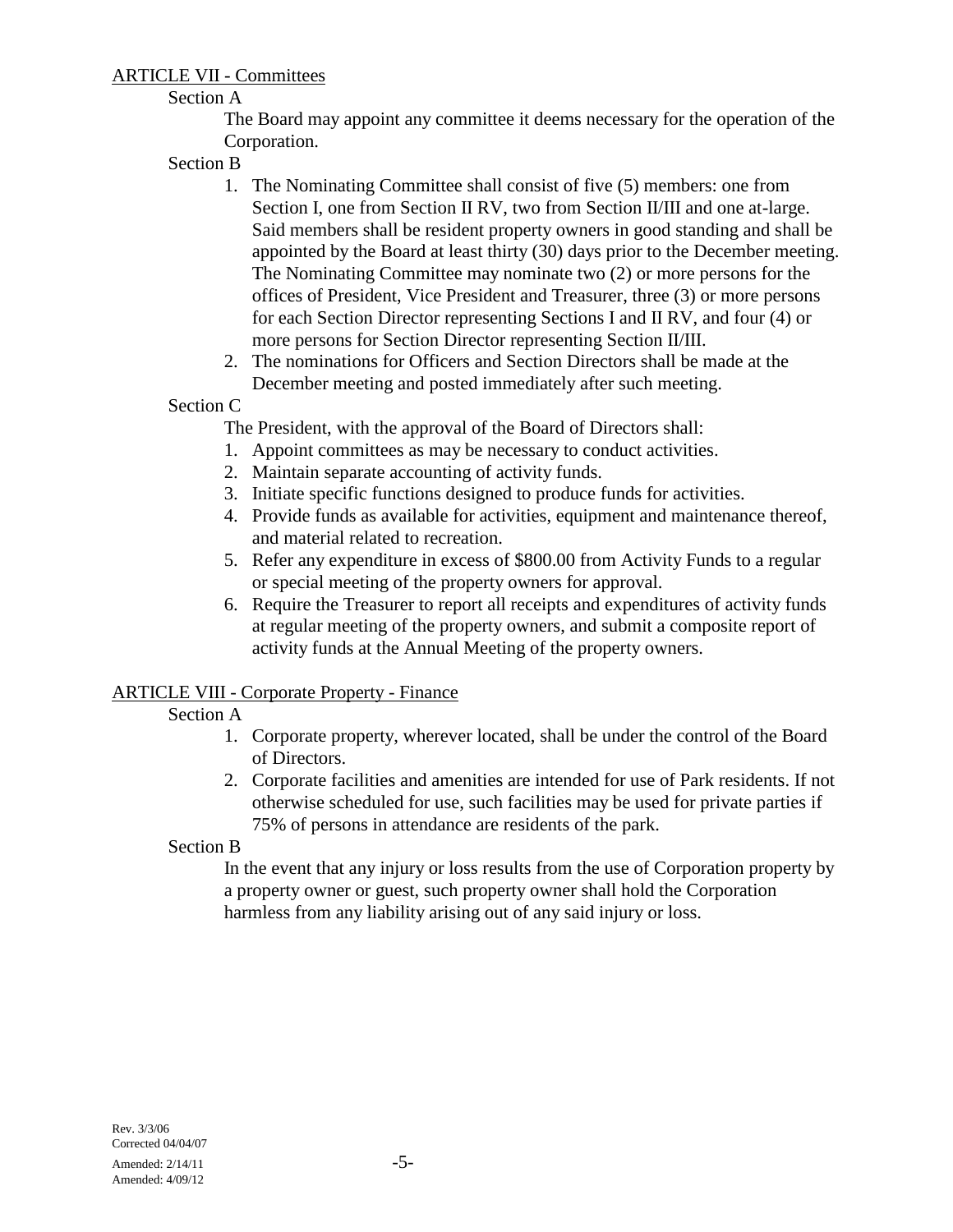## Section C

No later than January 10th of each year, the Treasurer shall prepare an appropriate financial report for the preceding fiscal year ending December 31st and submit same along with all relevant records and books to the President for review by the Board of Directors. The President, with approval by the Board, shall appoint an Auditing Committee consisting of three (3) qualified people. Promptly thereafter the Board shall arrange for an annual audit and the report shall be submitted to the Board of Directors before the Annual Meeting of the property owners.

### Section D

The President and Treasurer, with assistance as necessary, shall prepare a proposed line item budget for the new fiscal year. The financial report and proposed budget shall be available to all property owners five (5) days prior to the annual Meeting and they shall be subject to majority approval at the Annual Meeting.

Upon approval of the budget, the board shall not obligate or expend funds in excess of the approved line item amounts except as follows:

- 1. During the summer season (May-October) line item expenditures determined to be essential, may exceed the approved amounts by up to \$1,500.00.
- 2. Additional authority to expend funds shall be requested at a regular or special meeting of the membership.

### Section E

- 1. Any changes in Dues shall be submitted by the Board of Directors at the Annual Meeting, or special meeting called for that purpose, for approval. Dues shall be paid by the property owners to the Corporation as custodian thereof and will be administered by the Board of Directors within the Corporate purpose.
- 2. The dues may be paid monthly, quarterly, semi-annually or annually. They are due and payable on the first day of the respective period and are considered delinquent ten (10) days after the due date. A penalty of five dollars (\$5.00) per month shall be assessed against any property owner delinquent in the payment of dues or an assessment.
- 3. In the event a property owner fails to pay for six (6) months or more dues and other assessments applicable to the lot or lots owned by such property owner, the Board of Directors may initiate legal action against such delinquent property owner to recover such unpaid dues, other assessments, court costs, attorney fees and any other penalties as the court may assess, provided that notice of such proposed legal action, setting forth the amount claimed, has been sent by Certified Mail to the last known address of the property owner available to the Board of Directors at least fifteen (15) days before said legal action is initiated. Enforcement of the judgement of the Court may include filing a lien on the lot or lots involved.

### Section F

No assessments shall be levied without prior approval by a majority of the property owners of record.

Rev. 3/13/06 Corrected 04/04/07 Amended: 2/14/11 Amended: 04/09/12